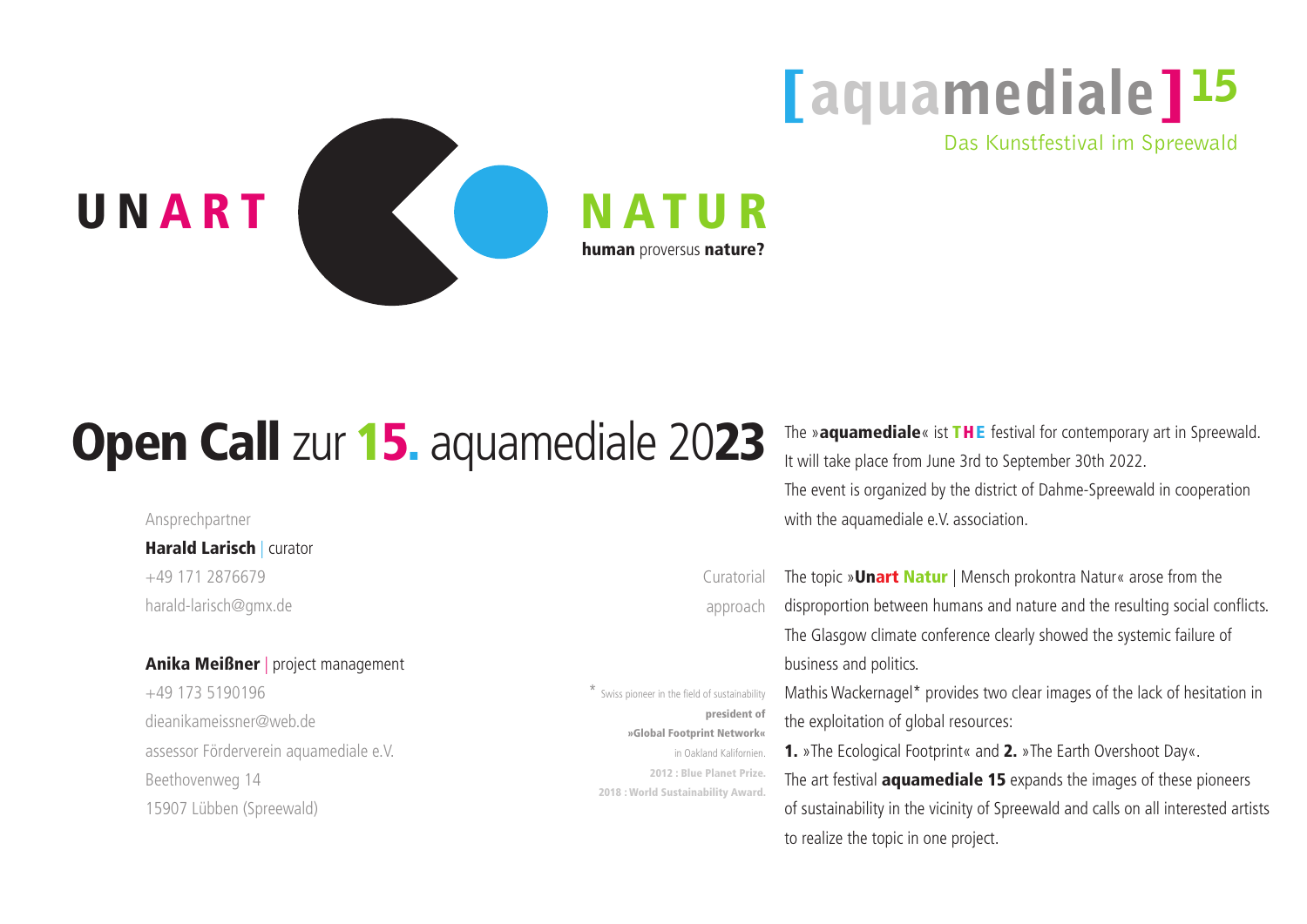### Topic The 15th aquamediale is committed to dealing with the factors influencing the climate and examines the effects of an unbridled consumer economy on people and nature. The festival calls on artists to artistically visualize their visions and future possibilities in dealing with nature. As a result of their subjective perception, they will share their views and feelings as objects and installations in the Spreeland landscape and under the theme »Unart Natur | Mensch prokontra Natur« to put up for discussion. The biosphere reserve around Schlepzig seems to the organizer to be an ideal place to install this special theme and make it tangible from the water.

- Artistic objects and installations are created, which : Goal
	- 1. depict the influence of humans in nature
	- 2. align the values of society with the values in nature
	- **3.** show the responsibility of the individual
	-
	- **5.** visualize the quality of living with nature

## [aquamediale]<sup>15</sup> Das Kunstfestival im Spreewald

4. encourage the empowerment of everyone as a sustainable consumer

The basic idea of the submitted artistic interventions should interact with the biosphere reserve. Therefore, in August/September 2022 the project management will organise a tour of the location area and the specific locations will be coordinated. The organizers expect convincing ideas from the artists and surprising realizations of high artistic quality. There are no restrictions on certain materials and art genres. Location

The call is aimed at nationally and internationally active artists of all genres. The concept idea must be submitted digitally as a pdf or jpg (300 dpi) to the curator at *info@kuenstlerhaus-eisenhammer.de* by July 15, 2022 using the attached application form. Please also pay attention to the technical feasibility for the sensitive area of the biosphere reserve when planning the concept. The curator selects about ten artists according to the curator principle.

#### The concept idea Application

The Design

For the site visit in August/September 2022, the corresponding contracts for the design (sizes, quantities, costs and times) and its implementation will be concluded between the selected artists and the Dahme-Spreewald district.

#### Contract 1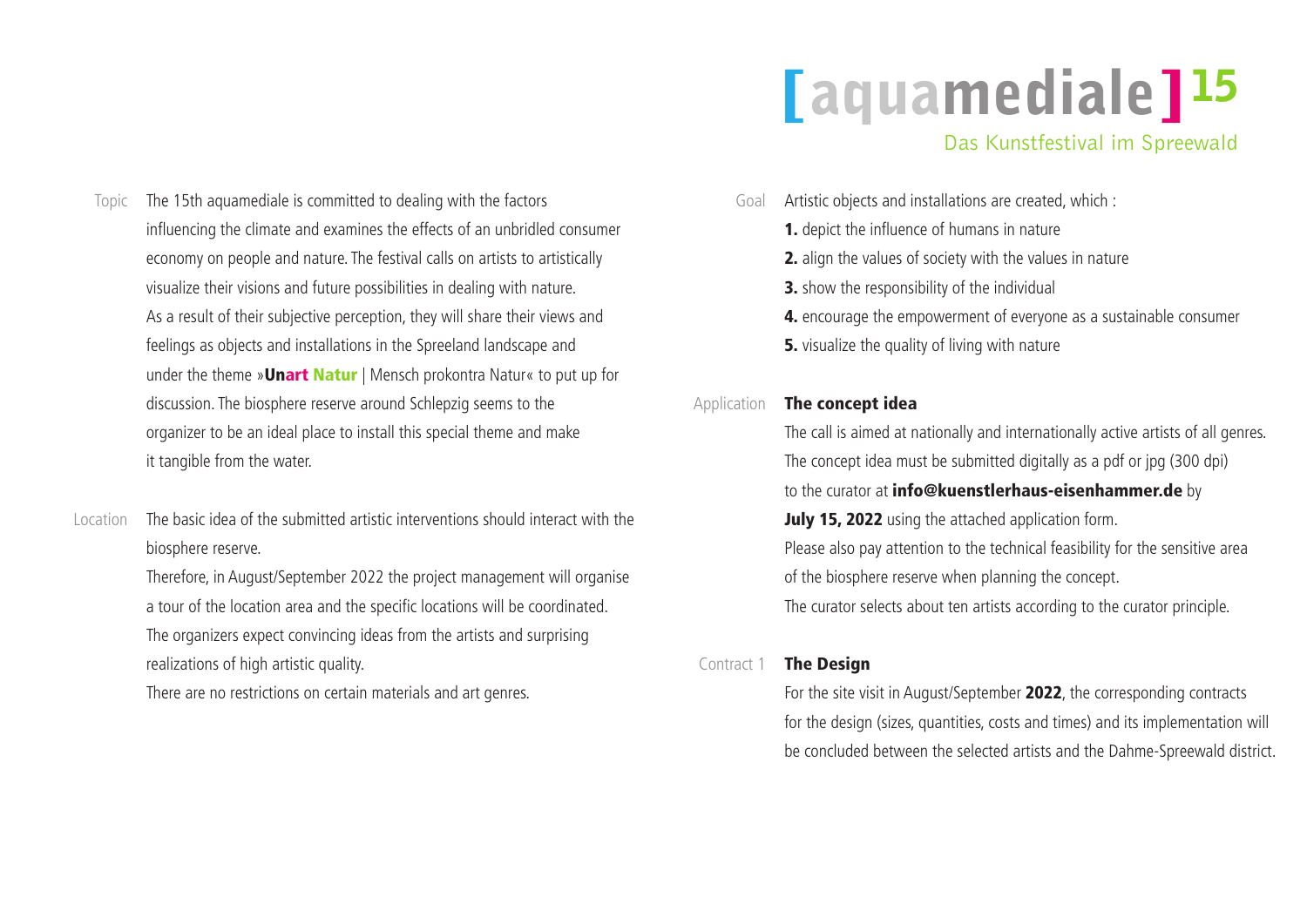| Contract 2   | <b>The Realisation</b>                                                         | Traveling expenses | Travel expenses will be reimbursed a   |
|--------------|--------------------------------------------------------------------------------|--------------------|----------------------------------------|
|              | The contracts for the implementation of the drafts will be finalized on        |                    | (according to the Federal Travel Expe  |
|              | February 15, 2023 after the draft conference.                                  |                    | the project manager and submission     |
|              |                                                                                |                    | possible in the residence and the wo   |
| Curator      | The selection of applications will be announced in the summer.                 |                    | » Eisenhammer«. The limited capacity   |
|              |                                                                                |                    | curator and the project manager.       |
| Conversation | In August/September 2022, the artists will be invited to a meeting with        |                    |                                        |
|              | a location inspection in Schlepzig, so that the drafts could be optimized from | Construction       | The installation is scheduled to be se |
|              | the point of view of content, form, location and technical implementation      |                    | On-site work is desired. Special featu |
|              | can be worked out.                                                             |                    | reached by boat. There is a work-boa   |
| Draft        | The more precise draft will be presented by the artists in <b>mid-February</b> | Acceptance         | The acceptance by the aquamediale      |
|              | 2023 in an on-site appointment and confirmed by the curator.                   |                    |                                        |
|              | The artistic intervention must be adapted to the weather conditions and        | Vernissage         | The opening of the 15th aquamedial     |
|              | resistant for three months.                                                    |                    | place on June 3, 2023 in Schlepzig     |
| Costs        | For the production of the object, the Dahme-Spreewald                          | Fee                | The selected and realized works will   |
|              | district grants a material and construction helper cost allowance.             |                    | total of 3000 euros in two stages :    |
|              | Details are regulated in the fee agreement 2023.                               |                    | 1. The Design (Contract 1) Februal     |
|              |                                                                                |                    | 2. The Realisation (Contract 2) M      |
|              |                                                                                |                    | 3. Material and construction helper o  |
|              |                                                                                |                    | 4. Travel expenses : 20 cent per Kilor |
|              |                                                                                |                    |                                        |

d at 20 cents per kilometer driven xpenses Act) after prior consultation with ion of receipts. Overnight stays for free are work rooms of the artists' house scity requires agreements on use with the

set up between March and May 2023. eature: The biosphere reserve can only be boat.

ale e.V takes place in May 15, 2023.

Iiale with supporting program will take pzig.

will be rewarded with a gross ruary 2023 : gross  $1000$  euros  $0.0223$  : gross 2000 euro er cost allowance : up to gross 1500 euro ilometer driven (by arrangement)

## [aquamediale]<sup>15</sup> Das Kunstfestival im Spreewald